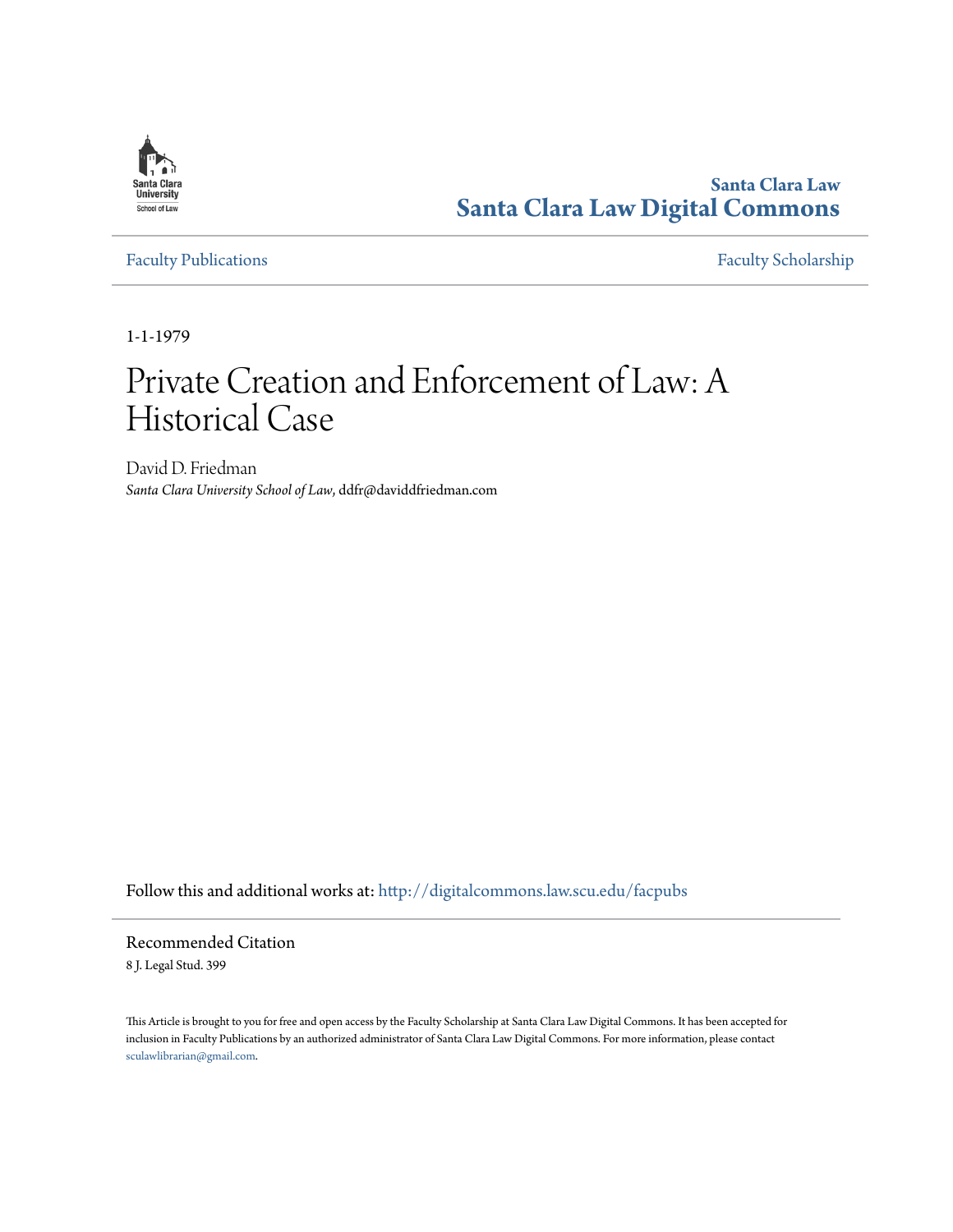# PRIVATE **CREATION AND ENFORCEMENT** OF LAW: **A** HISTORICAL **CASE**

# *DAVID FRIEDMAN\**

Iceland is known to men as a land of volcanoes, geysers and glaciers. But it ought to be no less interesting to the student of history as the birthplace of a brilliant literature in poetry and prose, and as the home of a people who have maintained for many centuries a high level of intellectual cultivation. It is an almost unique instance of a community whose culture and creative power flourished independently of any favouring material conditions, and indeed under conditions in the highest degree unfavourable. Nor ought it to be less interesting to the student of politics and laws as having produced a Constitution unlike any other whereof records remain, and a body of law so elaborate and complex, that it is hard to believe that it existed among men whose chief occupation was to kill one another.

> James Bryce, *Studies in History and Jurisprudence* 263 (1901)

# I. INTRODUCTION'

 $\bf{T}$  HE purpose of this paper is to examine the legal and political institutions of Iceland from the tenth to the thirteenth centuries. They are of interest for two reasons. First, they are relatively well documented; the sagas were written by people who had lived under that set of institutions<sup>2</sup> and provide a detailed inside view of their workings. Legal conflicts were of great interest

\* Assistant Professor, Virginia Polytechnic Institute and State University. I would like to especially thank Professor Jere Fleck of the Germanic Languages Department at the University of Maryland for answering innumerable questions and Julius Margolis for his initial encouragement. Thanks are also due to Juergen Backhaus, for the difficult feat of translating an Icelander's German, and to Geraldine Duncan. Finally, I am grateful to the authors and translators of *Njdls Saga, Egils Saga, Haralds Saga, Gisla Saga,* and the *J6msvikinga Saga.*

 $\frac{1}{2}$  I have been hampered in this work by my unfortunate ignorance of Old Norse. In particular *Grdgds,* the earliest compilation of Icelandic law, seems never to have been translated into English, save for a few fragments in Origines Icelandicae (Gudbrand Vigfusson & F. York Powell trans. 1905) [hereinafter cited as Vigfusson & Powell]. A Norse scholar willing to correct that lack would do a considerable service to those interested in the legal institutions of this extraordinary society.

<sup>2</sup> Most of the principal sagas were written down in the second half of the thirteenth century or, at the latest, the first half of the fourteenth. Prior to 1262 the institutions seem to have been relatively close to those established in the tenth century, although their workings may have been substantially different as a result of the increased concentration of wealth and power which led to their final collapse.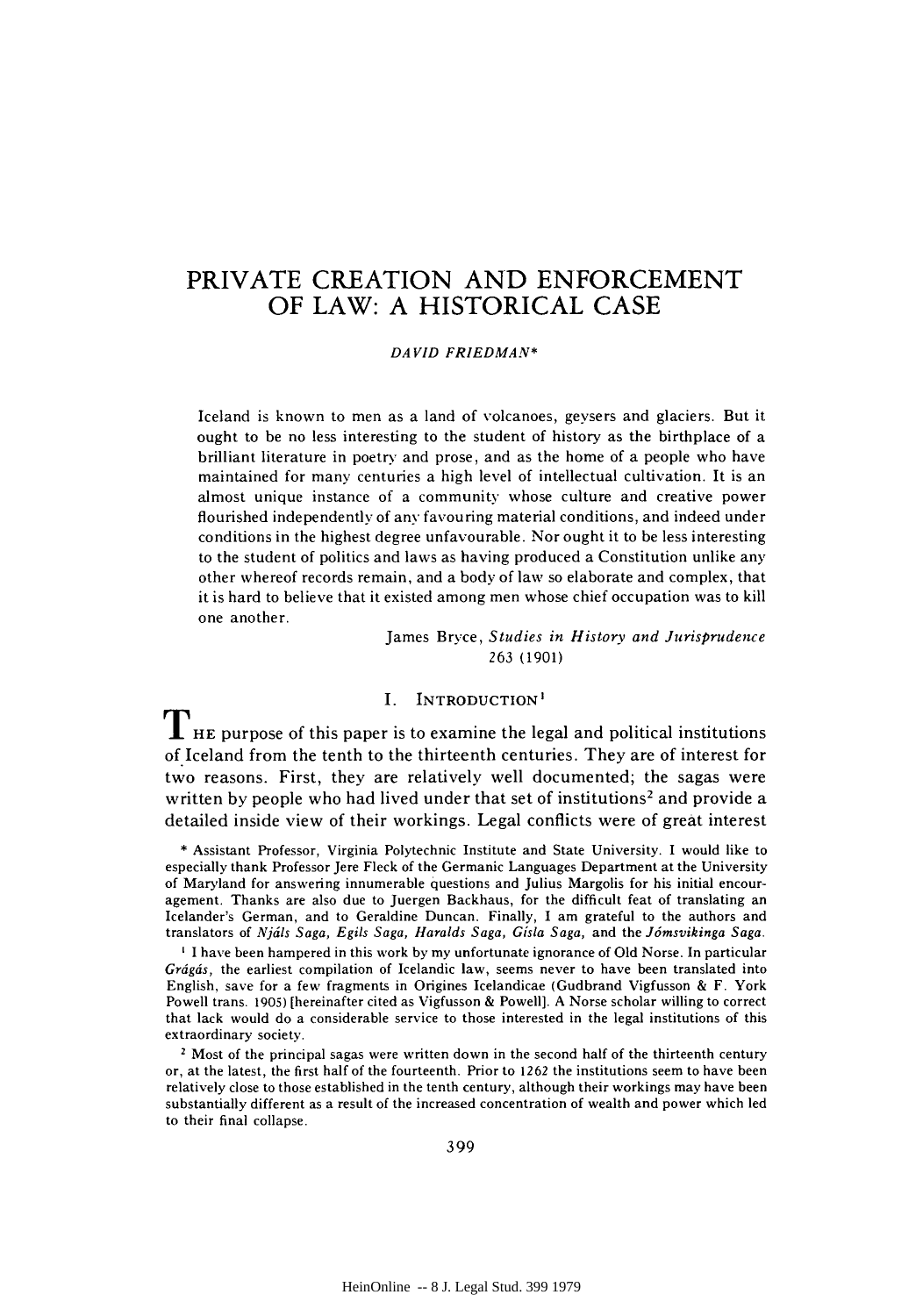to the medieval Icelanders; Njal, the eponymous hero of the most famous of the sagas,<sup>3</sup> is not a warrior but a lawyer-"so skilled in law that no one was considered his equal." In the action of the sagas, law cases play as central a role as battles.

Second, medieval Icelandic institutions have several peculiar and interesting characteristics; they might almost have been invented by a mad economist to test the lengths to which market systems could supplant government in its most fundamental functions. Killing was a civil offense resulting in a fine paid to the survivors of the victim. Laws were made by a "parliament," seats in which were a marketable commodity. Enforcement of law was entirely a private affair. And yet these extraordinary institutions survived for over three hundred years, and the society in which they survived appears to have been in many ways an attractive one. Its citizens were, by medieval standards, free; differences in status based on rank or sex were relatively small;<sup>4</sup> and its literary output in relation to its size has been compared, with some justice, to that of Athens.<sup>5</sup>

While these characteristics of the Icelandic legal system may seem peculiar, they are not unique to medieval Iceland. The wergeld—the fine for killing a man-was an essential part of the legal system of Anglo-Saxon England, and still exists in New Guinea. 6 The sale of legislative seats has been alleged in many societies and existed openly in some. Private enforcement existed both in the American West<sup>7</sup> and in pre-nineteenth-century Britain; a famous character of eighteenth-century fiction, Mr. Peachum in Gay's "Beggar's Opera," was based on Jonathan Wild, self-titled "Thief-Taker General," who profitably combined the professions of thief-taker,

**1** C. A. Vansittart Conybeare, The Place of Iceland in the History of European Institutions 6-8 (1877).

**<sup>6</sup>**New York Times, Feb. **16,** 1972, at **17,** col. 6. For an extensive survey of wergeld in Anglo-Saxon and other early societies, see Frederic Seebohm, Tribal Custom in Anglo-Saxon Law (1911).

**I** Terry L. Anderson & P. **J.** Hill, An American Experiment in Anarcho-Capitalism: The *Not* So Wild, Wild West (1978) (staff paper in Economics, Montana State Univ. at Bozeman, Ag. Econ. & Econ. Dept.).

**<sup>3</sup>** Magnus Magnusson & Hermann Palsson trans., Njal's Saga (Penguin ed. **1960)** [hereinafter cited as Nial's Saga].

<sup>4</sup> Sveinbjorn Johnson, Pioneers of Freedom (1930). A partial exception is the status of thralls, although even they seem freer than one might expect; in one saga a thrall owns a famous sword, and his master must ask his permission to borrow it. Carl **0.** Williams, in Thraldom in Ancient Iceland 36 (1937), estimates that there were no more than 2000 thralls in Iceland at any one time, which would be about 3% of the population. Williams believes they were very badly treated, but this may reflect his biases; for example, he repeatedly asserts that thralls were not permitted weapons despite numerous instances to the contrary in the sagas. Stefansson estimates the average period of servitude before manumission at only five years but does not state his evidence. Vilhjalmur Stefansson, Icelandic Independence, Foreign Affairs, January 1929, at 270.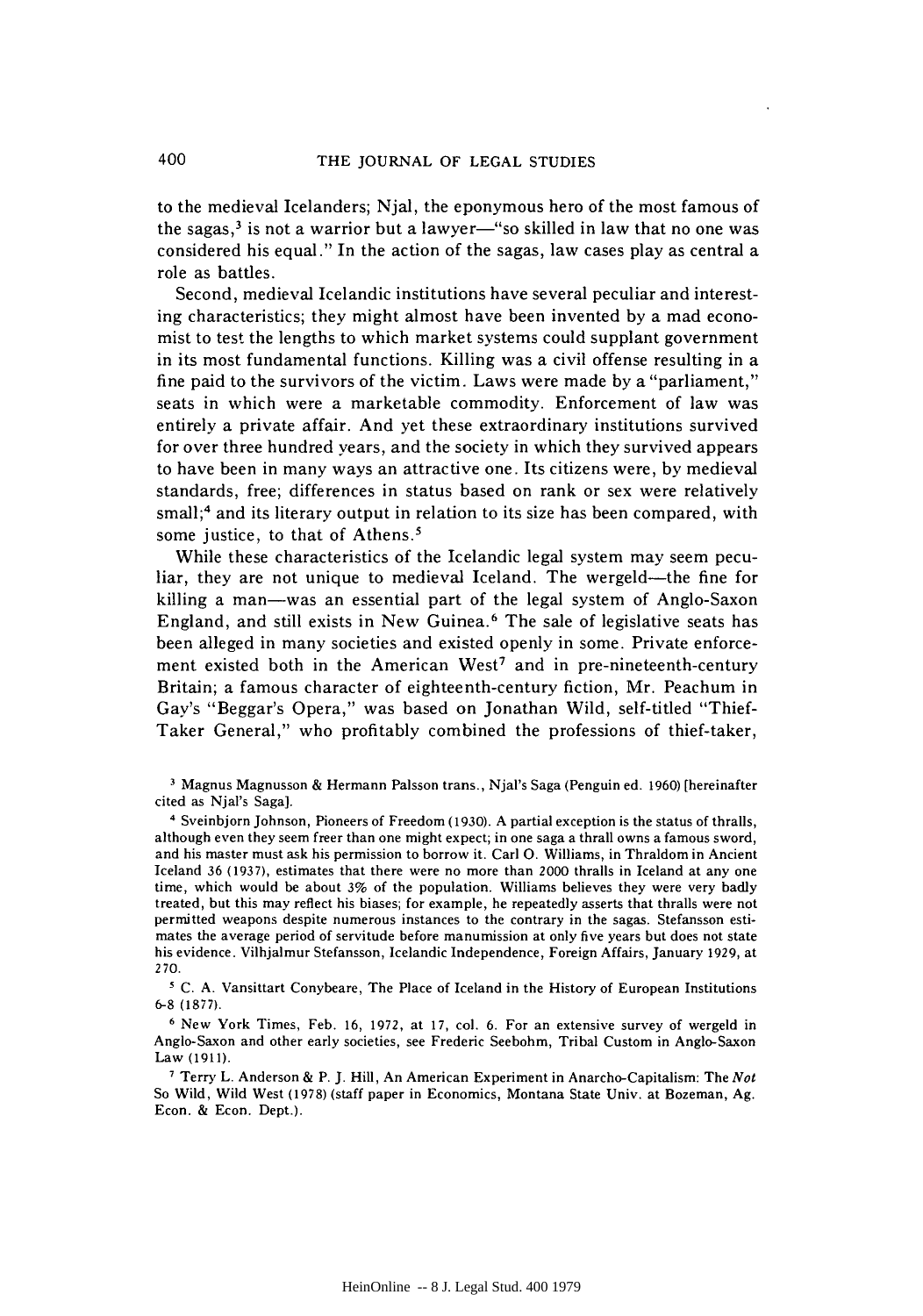recoverer of stolen property, and large-scale employer of thieves for eleven years, until he was finally hanged in  $1725$ .<sup>8</sup> The idea that law is primarily private, that most offenses are offenses against specific individuals or families, and that punishment of the crime is primarily the business of the injured party seems to be common to many early systems of law and has been discussed at some length by Maine with special reference to the early history of Roman law.<sup>9</sup>

Medieval Iceland, however, presents institutions of private enforcement of law in a purer form than any other well-recorded society of which I am aware. Even early Roman law recognized the existence of crimes, offenses against society rather than against any individual, and dealt with them, in effect, by using the legislature as a special court.<sup>10</sup> Under Anglo-Saxon law killing was an offense against the victim's family, his lord, and the lord of the place whose peace had been broken; wergeld was paid to the family, manbote to the crown, and fightwite to the respective lords. " **I** British thief-takers in the eighteenth century were motivated by a public reward of  $\text{\pounds}40$  per thief. ' 2 All of these systems involved some combination of private and public enforcement. The Icelandic system developed without any central authority comparable to the Anglo-Saxon king;  $13$  as a result, even where the Icelandic legal system recognized an essentially "public" offense, it dealt with it by giving some individual (in some cases chosen by lot from those affected) the right to pursue the case and collect the resulting fine, thus fitting it into an essentially private system.

In the structure of its legislature, Iceland again presents an almost pure form of an institution, elements of which exist elsewhere. British pocket boroughs, like Icelandic goodred, represented marketable seats in the legislature, but Parliament did not consist entirely of representatives from pocket boroughs. All  $g\circ\sigma\circ\sigma$  were marketable and (with the exception, after Iceland's conversion to Christianity, of the two Icelandic bishops) all seats in the lögrétta were held by the owners of gobord, or men chosen by them.

The early history of Iceland thus gives us a well-recorded picture of the workings of particularly pure forms of private enforcement and creation of law, and of the interaction between the two. Such a picture is especially

**1** Seebohm, *supra* note 6, at 330-335; and Naomi D. Hurnard, The King's Pardon for Homicide before **A.D.** 1307, at 1-5 (1969).

**<sup>12</sup>**Walsh, *supra* note 8, at 18-19.

**'3** "In no part of Anglo-Saxon England and at no time in its history is any trace to be found of a system of government knowing nothing of the rule of kings." P. H. Blair, An Introduction to Anglo-Saxon England 194 (2nd ed. 1977).

**<sup>8</sup>**Marilyn E. Walsh, The Fence 17-23 (1977).

<sup>&</sup>lt;sup>9</sup> H. S. Maine, Ancient Law 355-71 (1963).

*<sup>1</sup> <sup>0</sup>Id.* at 360-61.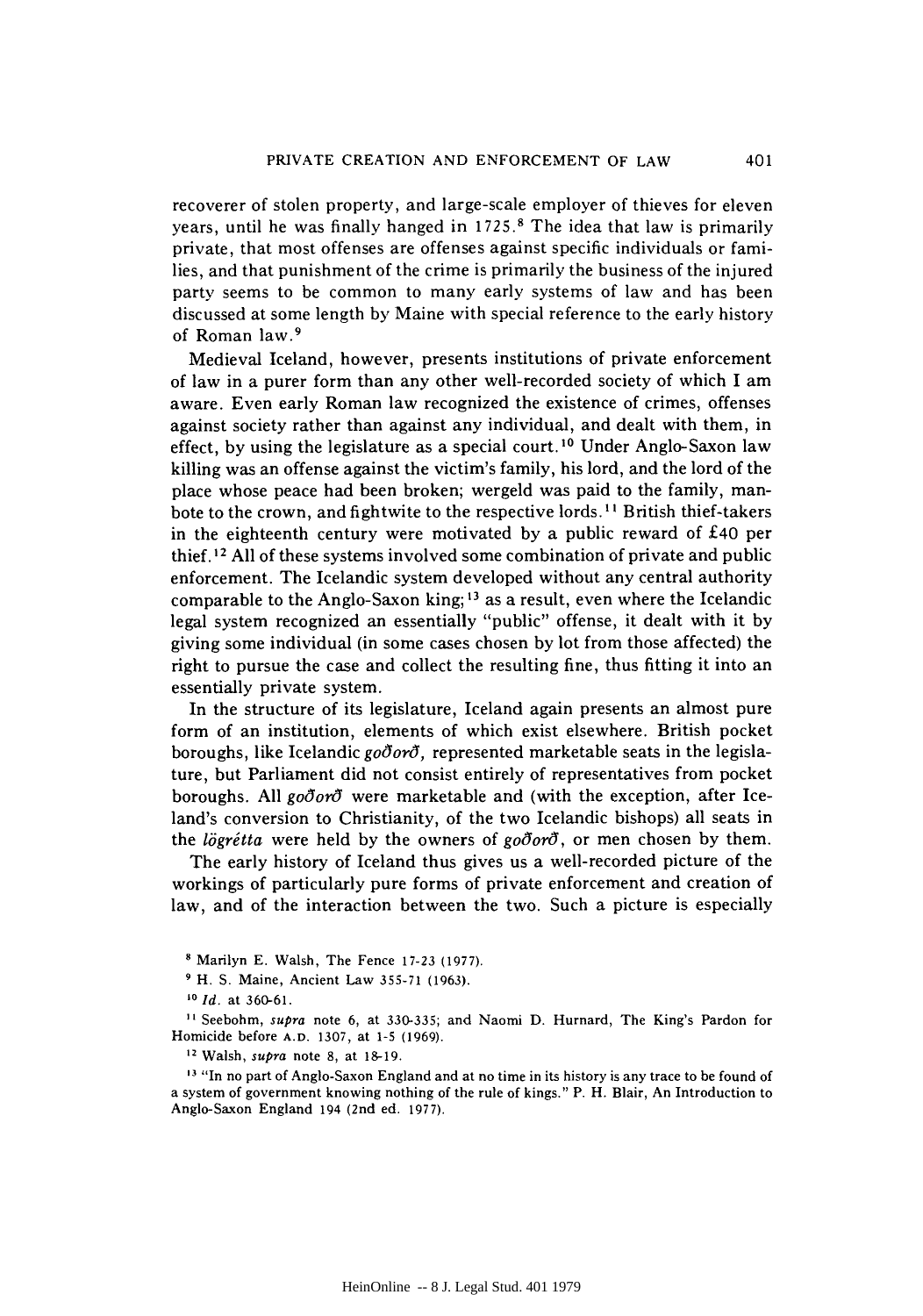interesting because elements of both have existed, and continue to exist, in many other societies, including our own.

There are three questions in the economics of law which **I** believe this history may illuminate. The first is the feasibility of private enforcement.<sup>14</sup> The second is the question of whether political institutions can and do generate "efficient" law. The third is the question of what laws are in fact efficient. **All** three involve formidable theoretical difficulties; in the body of this paper I limit myself to sketching the arguments, describing how the Icelandic institutions worked, and attempting to draw some tentative conclusions. Appendix **A** gives some numerical information on the scale of punishments in Iceland, and Appendix B suggests how the Icelandic system might be adapted to modern society.

# II. **THE MODERN LITERATURE**

Some years ago, Becker and Stigler pointed out that a system of private enforcement of law, in which the person who caught a criminal received the fine paid by the offender, would have certain attractive characteristics;<sup>15</sup> in particular, there would be no incentive for bribery of the enforcer **by** the criminal, since any bribe that it paid the criminal to offer it would pay the enforcer to refuse.<sup>16</sup> The argument was criticized by Landes and Posner; they argued that since the level of fine determined both the "price" of criminal activities to the criminal and the "price" of enforcement activities, it could not in general be set at a level which would optimize both criminal and enforcement activities.<sup>17</sup> They further argued that enforcement had a positive externality (raising the probability of catching a criminal, hence lowering total crime) which would not be internalized **by** the enforcer; this effect **by** itself would tend to lead to suboptimal enforcement.

The first argument may well be correct; since government enforcement also provides no guarantee of optimality, it leaves open the question of which system is superior, as Landes and Posner pointed out. This is an empirical question and one on which the Icelandic case may provide some evidence. Landes and Posner's second argument shows insufficient ingenuity in constructing hypothetical institutions. If "enforcers" contract in advance

<sup>&</sup>lt;sup>14</sup> This question is discussed at some length in modern libertarian or anarcho-capitalist writings. See David Friedman, The Machinery of Freedom **(1973);** and Murray **N.** Rothbard, For a New Liberty **(1973).**

**Is** Gary Becker **&** George Stigler, Law Enforcement, Malfeasance, and Compensation of Enforcers, **3 J.** Legal Stud. **1** (1974).

**<sup>16</sup>** This is not quite true. Since the trial process might impose costs on the criminal, such as uncertainty and unreimbursed time, he might be willing to pay the enforcer more than the expected value of the fine. In this case, bribery is an efficient substitute for the court process.

**<sup>17</sup>** William M. Landes **&** Richard **A.** Posner, The Private Enforcement of Law, 4 **J.** Legal Stud. **1 (1975).**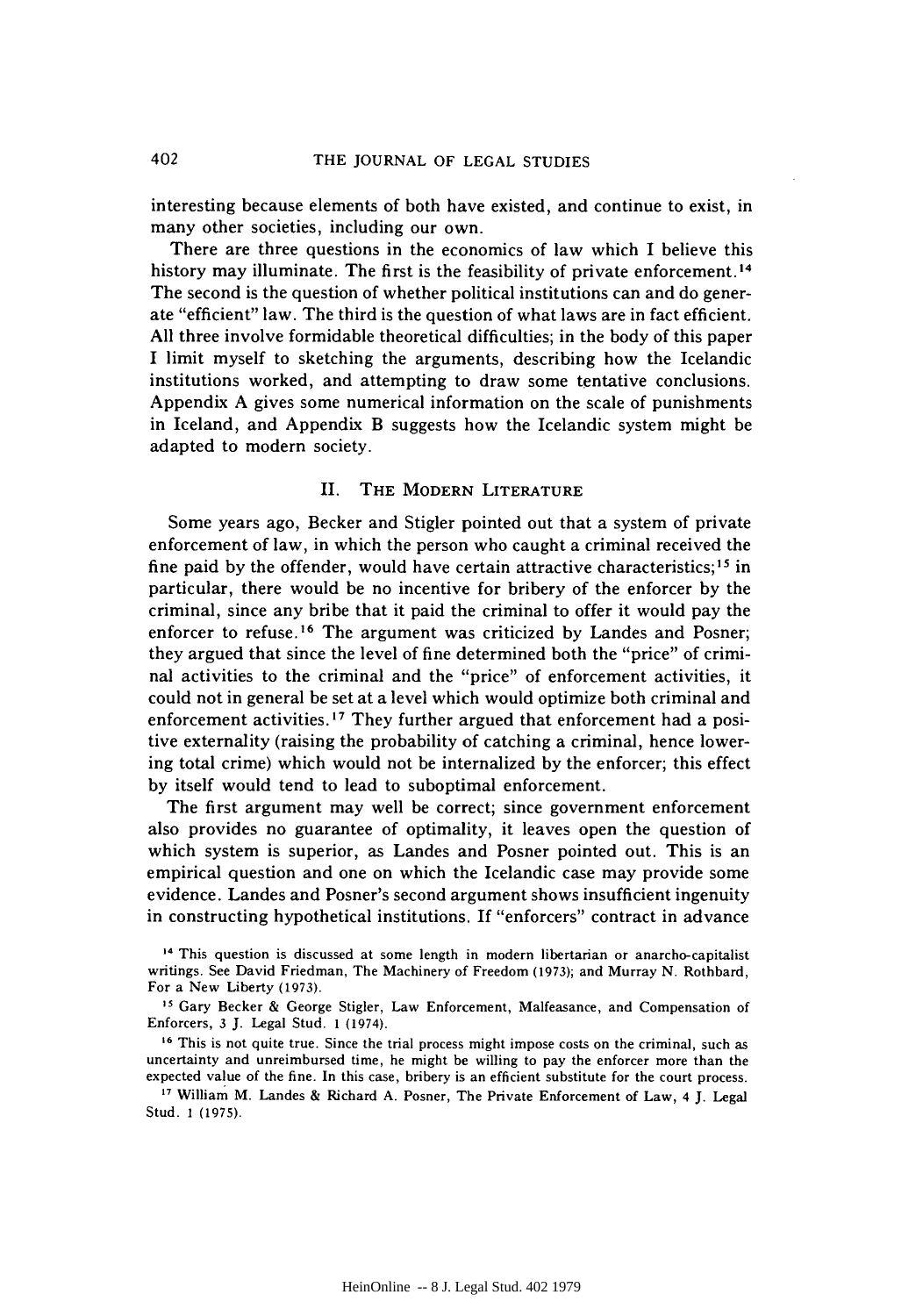to pursue those who perpetrate crimes against particular people, and so notify the criminals (by a notice on the door of their customers), the deterrent effect of catching criminals is internalized; the enforcers can charge their customers for the service. Such arrangements are used by private guard firms and the American Automobile Association, among others. The AAA provides its members with decals stating that, if the car is stolen, a reward will be paid for information leading to its recovery. Such decals serve both as an offer to potential informants and as a warning to potential thieves. Under medieval Icelandic institutions, who was protected by whom was to a considerable degree known in advance.

Another difficulty with private enforcement is that some means must be found to allocate rights to catch criminals-otherwise one enforcer may expend resources gathering evidence only to have the criminal arrested at the last minute by someone else. This corresponds to the familiar "commons" problem. One solution in the literature<sup>18</sup> is to let the right to prosecute a criminal be the private property of the victim; by selling it to the highest bidder he receives some compensation for the cost of the crime. This describes precisely the Icelandic arrangements.

Posner has asserted at some length<sup>19</sup> that current common law institutions have produced economically efficient law. I will argue that while that may or may not be true of those institutions, there are reasons why the Icelandic institutions might be expected to produce such law. Two specific features of "efficient" law in the Icelandic system which I will discuss are efficient punishment and the distinction between civil and criminal offenses.

# III. HISTORY AND INSTITUTIONS

In the latter half of the ninth century, King Harald Fairhair unified Norway under his rule. A substantial part of the population left;<sup>20</sup> many went either directly to Iceland, which had been discovered a few years before, or indirectly via Norse colonies in England, Ireland, Orkney, the Hebrides, and the Shetland Islands. The political system which they developed there was based on Norwegian (or possibly  $Danish^{21}$ ) traditions but with one important innovation—the King was replaced by an assembly of local chieftains. As in Norway (before Harald) there was nothing corresponding to a strictly feudal bond. The relationship between the Icelandic *godi* and his thingmen *(Pingmenn)* was contractual, as in early feudal rela-

**<sup>18</sup>** *Id.* at 34.

**<sup>19</sup>**Richard A. Posner, Economic Analysis of Law (2nd ed. 1977).

**<sup>20</sup>**Some estimates put it at about 10%.

**<sup>21</sup>**Barthi Guthmundsson, The Origin of the Icelanders (Lee M. Hollander trans. 1967), argues that the settlers were in large part Danes who had colonized in Norway and thus brought Danish institutions with them to Iceland.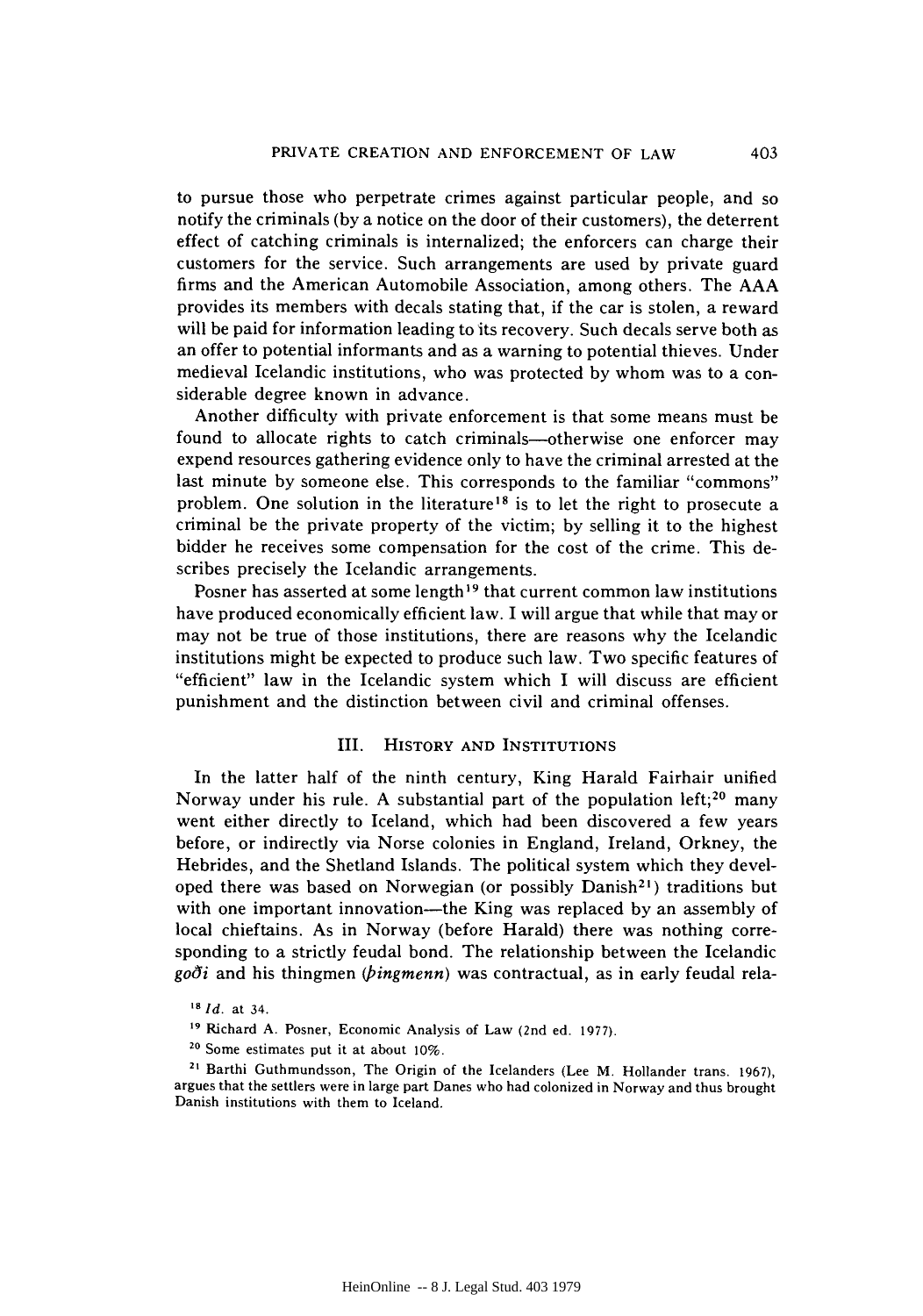tionships, but it was not territorial; the  $g \circ \tilde{\sigma}$  had no claim to the thingman's land and the thingman was free to transfer his allegiance.

At the base of the system stood the  $g \circ \partial i$  (pl.  $g \circ \partial a r$ ) and the  $g \circ \partial \partial r \partial f$  (pl. goðorð). A goði was a local chief who built a (pagan) temple and served as its priest; the *godord* was the congregation. The *godi* received temple dues and provided in exchange both religious and political services.

Under the system of laws established in A.D. 930 and modified somewhat thereafter, these local leaders were combined into a national system. Iceland was divided into four quarters, and each quarter into nine  $g \partial \partial \partial \partial \partial \partial \partial P$ .<sup>22</sup> Within each quarter the  $g\phi\ddot{\phi}$  were clustered in groups of three called things. Only the *go'dar* owning these *go'dor'd* had any special status within the legal system, although it seems that others might continue to call themselves  $\epsilon \omega \partial i$ (in the sense of priest) and have a  $g \circ \partial \circ \partial$  (in the sense of congregation); to avoid confusion, I will hereafter use the terms  $g \circ \partial i$  and  $g \circ \partial \partial \partial \partial j$  only to refer to those having a special status under the legal system.

The one permanent official of this system was the *logsoguma* $\sigma$  or lawspeaker; he was elected every three years by the inhabitants of one quarter (which quarter it was being chosen by lot). His job was to memorize the laws, to recite them through once during his term in office, to provide advice on difficult legal points, and to preside over the *16gritta,* the "legislature."

The members of the *lögrétta* were the *goðar*, plus one additional man from each thing, plus for each of these two advisors. Decisions in the *lögretta* were made, at least after the reforms attributed to Njal, by majority vote, subject apparently to attempts to first achieve unanimity.<sup>23</sup>

The laws passed by the *lögrétta* were applied by a system of courts, also resting on the *godar.* At the lowest level were private courts, the members being chosen after the conflict arose, half by the plaintiff and half by the defendant—essentially a system of arbitration. Above this was the thing court or "Varthing", the judges 24 in which were chosen twelve each by the *godar* of the thing, making thirty-six in all. Next came the quarter-thing for

**22** In the northern quarter there were twelve *go&r6;* the rules for membership in the *l6gritta* and the appointment of judges were modified to compensate for this fact, so that the northern quarter had the same number of seats as each of the other three quarters. I shall ignore the resulting complications (and some other details of the system) in the remainder of the description. I shall also ignore the disputed question of which features were in the original system and which were added by modifications occurring between **A.D.** 930 and *c.* **A.D.** 1000.

**23** Conybeare, *supra* note 5, at 95 ns.; and 1 Vigfusson & Powell, *supra* note 1, bk. 2, § 3, at 343-344.

**<sup>24</sup>**The Icelandic judges correspond more nearly to the jurymen of our system than to the judge, since it was up to them to determine guilt or innocence. Conybeare, *supra* note 5, at 146. There was no equivalent of our judge; individual experts in the law could be consulted by the court. According to Sigurdur **A.** Magnusson, Northern Sphinx 14 **(1977),** "Since every breach of the law had a fixed fine, the judges merely had to decide whether the culprit was guilty or innocent." The *16gritta* had the power to reduce sentences.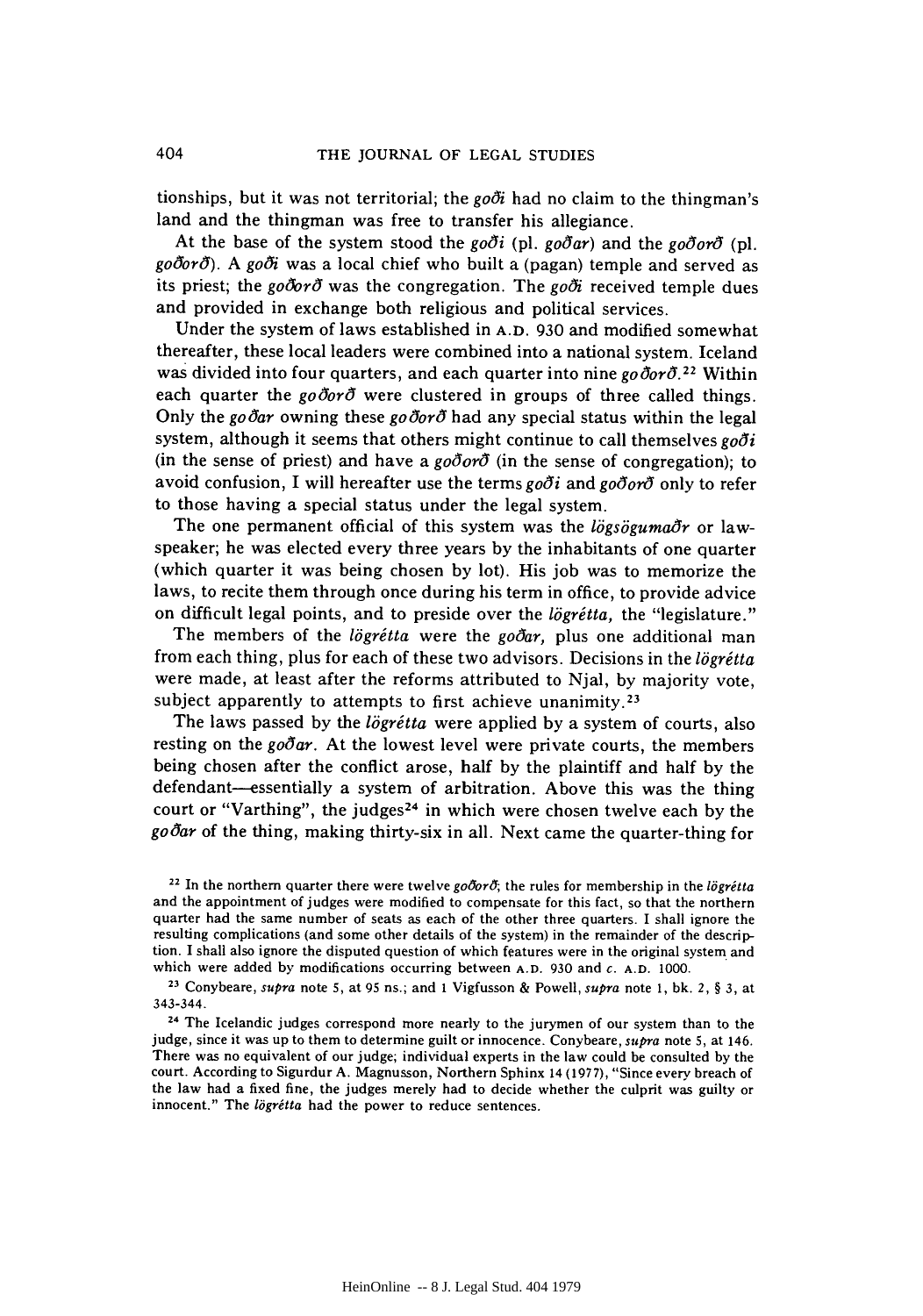disputes between members of different things within the same quarter; these seem to have been little used and not much is known about them. 25 Above them were the four quarter courts of the Althing *(Al/ingi)* or national assembly-an annual meeting of all the *godar* each bringing with him at least one-ninth of his thingmen. Above them, after Njal's reforms, was the fifth court. Cases undecided at any level of the court system went to the next level; at every level (except the private courts) the judges were appointed by the  $g_0\partial a r$ , each quarter court and the fifth court having judges appointed by the  $g_0\tilde{\sigma}$ ar from all over Iceland.<sup>26</sup> The fifth court reached its decision by majority vote; the other courts seem to have required that there be at most six (out of thirty-six) dissenting votes in order for a verdict to be given.<sup>27</sup>

The godord itself was in effect two different things. It was a group of men-the particular men who had agreed to follow that goot, to be members of that *godord*. Any man could be challenged to name his *godord* and was required to do so, but he was free to choose any  $g \circ \partial i$  within his quarter and to change to a different go<sup> $\partial$ </sup> or<sup>2</sup> at will.<sup>28</sup> It was also a bundle of rights—the right to sit in the *lögrétta*, appoint judges for certain courts, etc. The *go ord* in this second sense was marketable property. It could be given away, sold, held by a partnership, inherited, or whatever.<sup>29</sup> Thus seats in the lawmaking body were quite literally for sale.

I have described the legislative and judicial branches of "government" but have omitted the executive. So did the Icelanders. The function of the courts was to deliver verdicts on cases brought to them. That done, the court was finished. If the verdict went against the defendant, it was up to him to pay the assigned punishment-almost always a fine. If he did not, the plaintiff could go to court again and have the defendant declared an outlaw. The killer of an outlaw could not himself be prosecuted for the act; in addition, anyone who gave shelter to an outlaw could be prosecuted for doing so.

21 Magnusson *supra* note 24, at 14; and Conybeare, *supra* note **5,** at 95 ns., both interpret the requirement for the lower courts as no more than six dissenting votes. If this was not achieved, the case was undecided and could be taken to a higher court. While there does not seem to have been anything strictly equivalent to our system of appeals, claims that a case had been handled illegally in one court could be resolved in a higher court. In a famous case in *Njdlssaga* the defendant tricks the prosecution into prosecuting him in the wrong court (by secretly changing his go*ðorð*, and hence his quarter) in order to be able to sue the prosecutors in the fifth court for doing so. *Id.* at 93-94; Njal's Saga, *supra* note 3, at 309-310. Similarly, if a private court was unable to reach a verdict, or in cases of "contempt of court, disturbance of the proceedings by violence, brawling, crowding, etc.," or if the plaintiff was unwilling to submit the case to a private court, it went to the appropriate public court instead. Conybeare, *supra* note 5, at 77.

**<sup>25</sup>**Conybeare, *supra* note 5, at 48.

**<sup>26</sup>** *Id.* at 50-51. But Sveinbjorn Johnson, *supra* note 4, at 64; and James Bryce, Studies in History and Jurisprudence 274 (1901), state that the judges of the quarter court were appointed only by the *godar* of that quarter.

**<sup>28</sup>***Id.* at 33-34, 47; Bryce, *supra* note 26, at 268-69.

**<sup>29</sup>**Conybeare, *supra* note 5, at 28.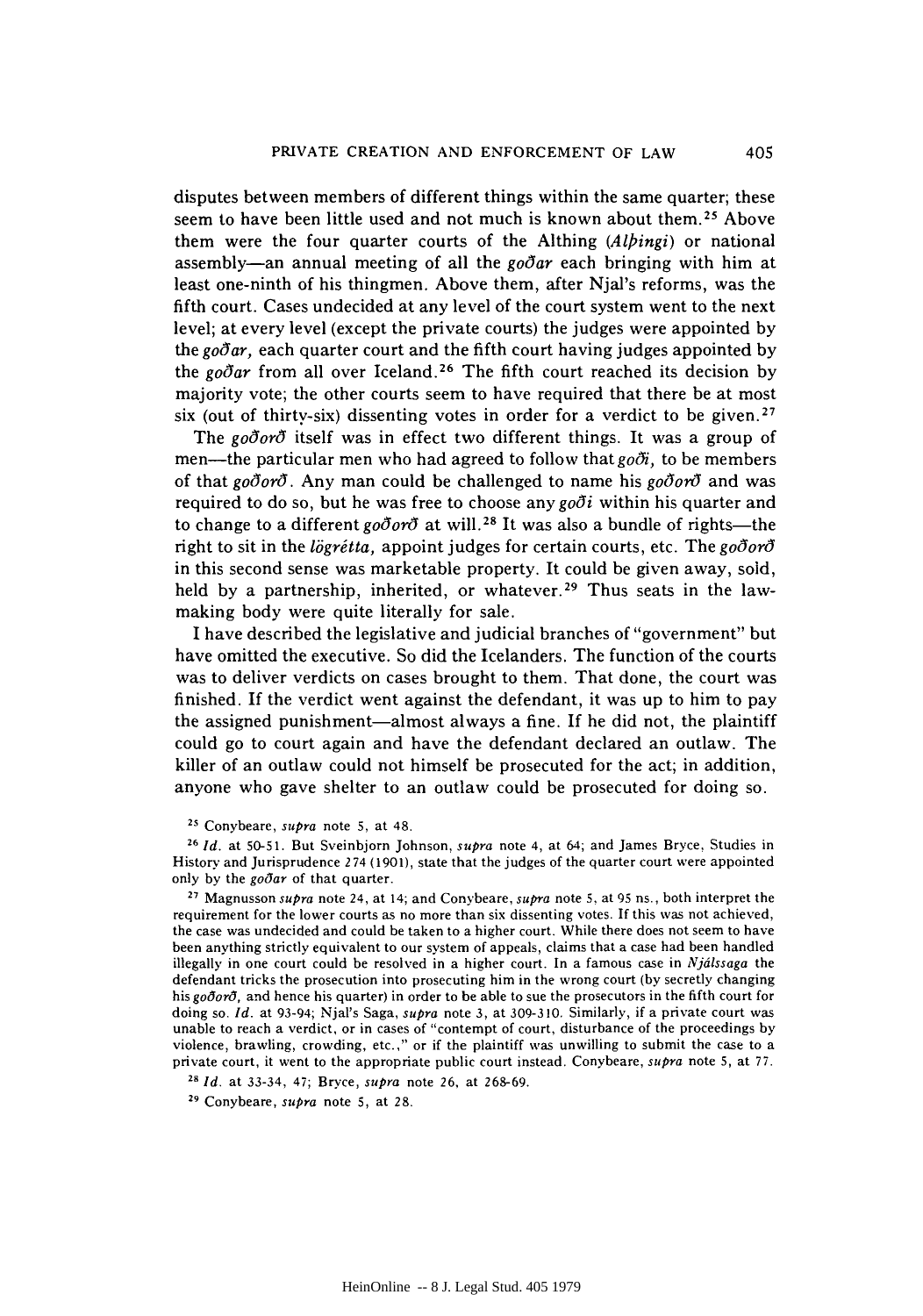Prosecution was up to the victim (or his survivors). If they and the offender agreed on a settlement, the matter was settled.<sup>30</sup> Many cases were settled by arbitration, including the two most serious conflicts that arose prior to the final period of breakdown in the thirteenth century. If the case went to a court, the judgment, in case of conviction, would be a fine to be paid by the defendant to the plaintiff.

In modern law the distinction between civil and criminal law depends on whether prosecution is private or public; in this sense all Icelandic law was civil. But another distinction is that civil remedies usually involve a transfer (of money, goods, or services) from the defendant to the plaintiff, whereas criminal remedies often involve some sort of "punishment." In this sense the distinction existed in Icelandic law, but its basis was different.

Killing was made up for by a fine. For murder a man could be outlawed, even if he was willing to pay a fine instead. In our system, the difference between murder and killing (manslaughter) depends on intent; for the Icelanders it depended on something more easily judged. After killing a man, one was obliged to announce the fact immediately; as one law code puts it: "The slayer shall not ride past any three houses, on the day he committed the deed, without avowing the deed, unless the kinsmen of the slain man, or enemies of the slayer lived there, who would put his life in danger."<sup>31</sup> A man who tried to hide the body, or otherwise conceal his responsibility, was guilty of murder. <sup>32</sup>

#### IV. ANALYSIS

One obvious objection to a system of private enforcement is that the poor (or weak) would be defenseless. The Icelandic system dealt with this problem by giving the victim a property right—the right to be reimbursed by the criminal-and making that right transferable. The victim could turn over his case to someone else, either gratis or in return for a consideration.<sup>33</sup> A man who did not have sufficient resources to prosecute a case or enforce a verdict could sell it to another who did and who expected to make a profit in both money and reputation by winning the case and collecting the fine. This meant that an attack on even the poorest victim could lead to eventual punishment.

A second objection is that the rich (or powerful) could commit crimes with impunity, since nobody would be able to enforce judgment against them.

**<sup>30</sup>**But according to Johnson, *supra* note 4, at 112, for certain serious offenses the plaintiff was liable to a fine if he compromised his suit after it had been commenced.

**<sup>31</sup>**Quoted by Conybeare, *supra* note 5, at 78 ns., from the *Gulaking Code.*

**<sup>32</sup>** For a discussion of the contrast between Icelandic and (modern) English ideas of murder, see id. at 78-81.

**<sup>33</sup>** For examples, see Njal's Saga, supra note 3, at 75, 151.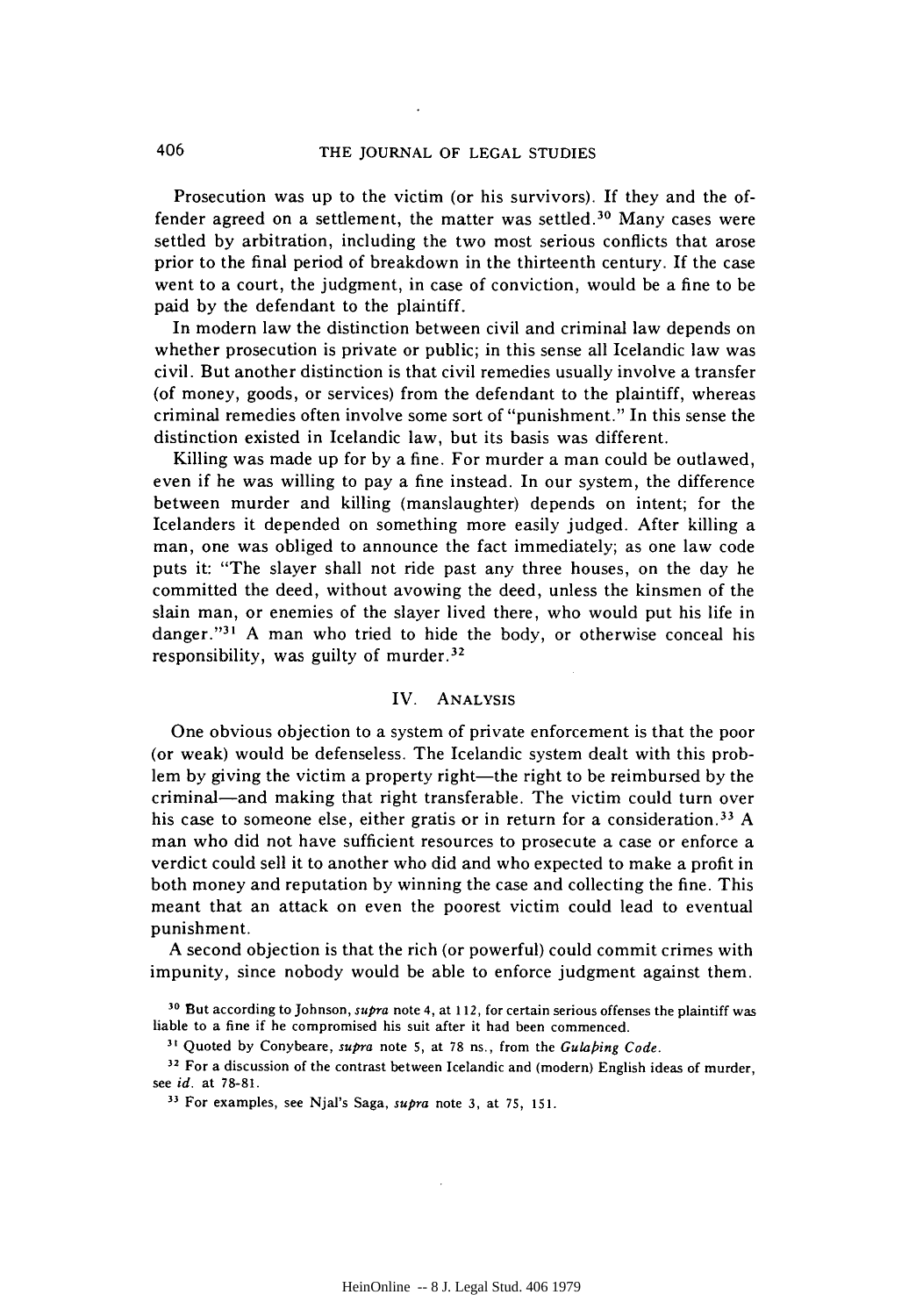Where power is sufficiently concentrated this might be true; this was one of the problems which led to the eventual breakdown of the Icelandic legal system in the thirteenth century.<sup>34</sup> But so long as power was reasonably dispersed, as it seems to have been for the first two centuries after the system was established, this was a less serious problem. A man who refused to pay his fines was outlawed and would probably not be supported by as many of his friends as the plaintiff seeking to enforce judgment, since in case of violent conflict his defenders would find themselves legally in the wrong. If the lawbreaker defended himself by force, every injury inflicted on the partisans of the other side would result in another suit, and every refusal to pay another fine would pull more people into the coalition against him.

There is a scene in *Njal's Saga* that provides striking evidence of the stability of this system. Conflict between two groups has become so intense that open fighting threatens to break out in the middle of the court. A leader of one faction asks a benevolent neutral what he will do for them in case of a fight. He replies that if they are losing he will help them, and if they are winning he will break up the fight before they kill more men than they can afford!<sup>35</sup> Even when the system seems so near to breaking down, it is still assumed that every enemy killed must eventually be paid for. The reason is obvious enough; each man killed will have friends and relations who are still neutral-and will remain neutral if and only if the killing is made up for by an appropriate wergeld.

I suggested earlier that one solution to the externality problem raised by Landes and Posner was to identify in advance the enforcer who would deal with crimes committed against a potential victim. In Iceland this was done by a system of existing coalitions-some of them  $g \circ \overline{\partial} \circ r \overline{\partial}$ , some clearly defined groups of friends and relatives. If a member of such a coalition was killed, it was in the interest of the other members to collect wergeld for him even if the cost was more than the amount that would be collected; their own

<sup>34</sup> The question of why the system eventually broke down is both interesting and difficult. I believe that two of the proximate causes were increased concentration of wealth, and hence power, and the introduction into Iceland of a foreign ideology-kingship. The former meant that in many areas all or most of the *gotor6* were held by one family and the latter that by the end of the Sturlung period the chieftains were no longer fighting over the traditional quarrels of who owed what to whom, but over who should eventually rule Iceland. The ultimate reasons for those changes are beyond the scope of this paper.

**<sup>35</sup>**"But if you are forced to give ground, you had better retreat in this direction, for I shall have my men drawn up here in battle array ready to come to your help. If on the other hand your opponents retreat, I expect they will try to reach the natural stronghold of Almanna Gorge • . I shall take it upon myself to bar their way to this vantage ground with my men, but we shall not pursue them if they retreat north or south along the river. And as soon as I estimate that you have killed off as many as you can afford to pay compensation for without exile or loss of your chieftaincies, I shall intervene with all my men to stop the fighting; and you must then obey my orders, if I do all this for you." Njal's Saga, *supra* note 3, at 296-97. A similar passage occurs *id.* at 162-63.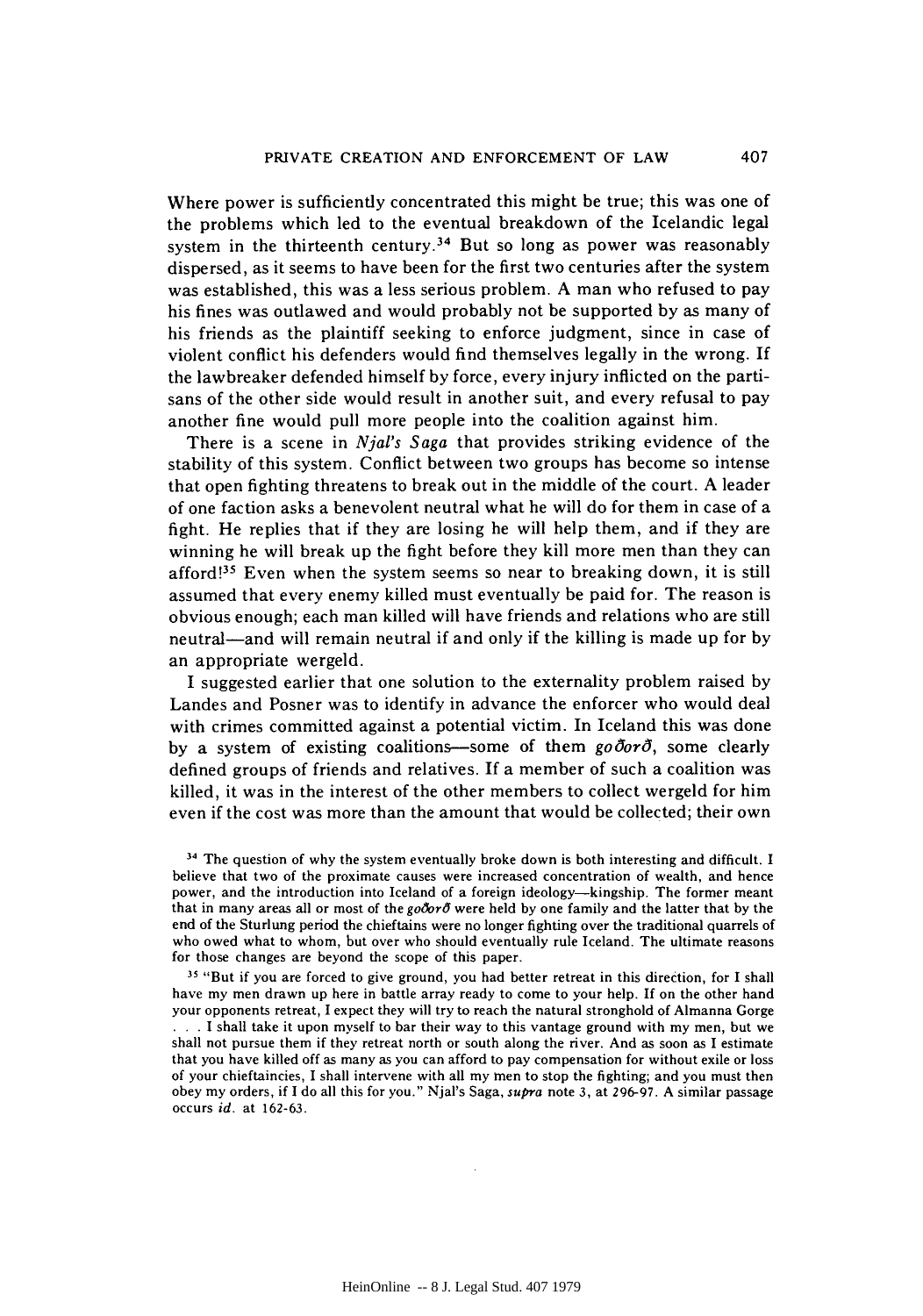safety depended partly on their reputation for doing so. This corresponds precisely to the solution to the problem of deterrence externality described above.

How well do the Icelandic laws fit the ideas of "economically efficient" law in the modern literature?<sup>36</sup> In Appendix A, I give some quantitative calculations on the value of various fines. Here I will discuss two qualitative features of Icelandic law which seem to correspond closely to the prescriptions of modern analysis.

The first is the prevalence of fines. A fine is a costless punishment; the cost to the payer is balanced by a benefit to the recipient. It is in this respect superior to punishments such as execution, which imposes cost but no corresponding benefit, or imprisonment, which imposes costs on both the criminal and the taxpayers.<sup>37</sup>

The difficulty with using fines as punishments is that many criminals may be unable to pay a fine large enough to provide adequate deterrence. The Icelandic system dealt with this in three ways. First, the offenses for which fines were assessed were offenses for which the chance of detection was unity, as explained below; it was thus sufficient for the fine to correspond to the cost of the crime, without any additional factor to compensate for the chance of not being caught.<sup>38</sup> Second, the society provided effective credit arrangements. The same coalitions mentioned above provided their members with money to pay large fines. Third, a person unable to discharge his financial obligation could apparently be reduced to a state of temporary slavery until he had worked off his debt. <sup>39</sup>

The second feature is the distinction between what I have called civil and criminal offenses. Since civil offenses were offenses in which the criminal made no attempt to hide his guilt, a reasonably low punishment was sufficient to deter most of them. High punishments were reserved for crimes whose detection was uncertain because the criminal tried to conceal his guilt. A high punishment was therefore necessary to keep the expected punishment

**<sup>36</sup>** See especially Posner, *supra* note 19; and Gary Becker, Crime and Punishment: An Economic Approach, 76 J. Pol. Econ. 169 (1968). Also, Gordon Tullock, The Logic of the Law (1971).

**<sup>37</sup>**I am here comparing the direct costs and benefits of different sorts of punishment. Both execution and fine have the additional indirect "benefit" of deterrence. Execution has the further indirect benefit of preventing repetition of the crime.

**<sup>38</sup>**Some additional punishment might be required to compensate for the chance that a guilty person would be acquitted on a technicality, as sometimes happened. The advantage of private enforcement for acts where detection is easy is discussed by Landes & Posner, *supra* note 17, at 31-35, in the context of modern law.

**<sup>39</sup> My** only source for this is Williams, *supra* note 4, at 117-12 1. The system seems to have differed from the later English imprisonment for debt, which served as an incentive to pay debts but not as a means of doing so.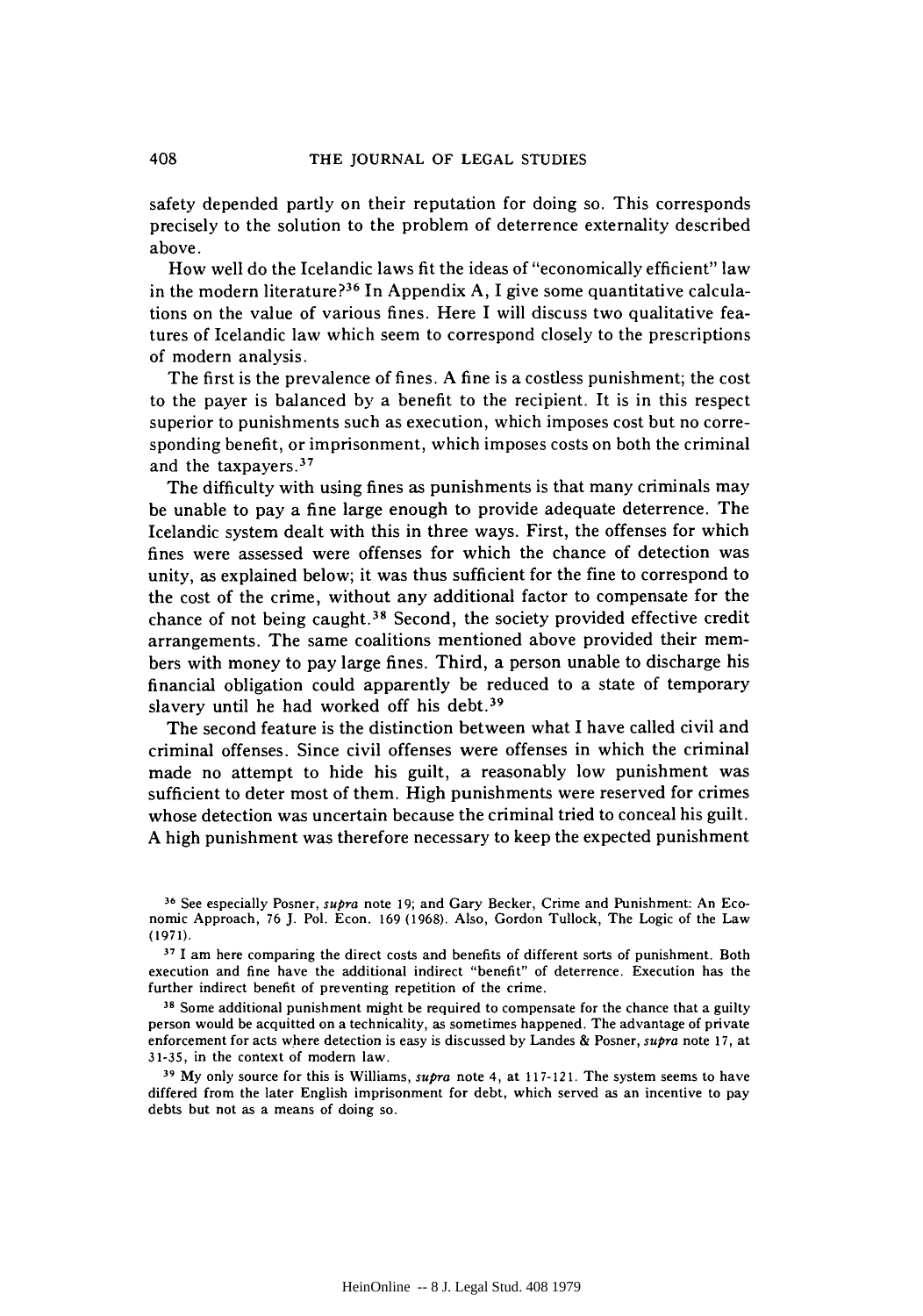(at the time the crime was committed) from being very low. 40 Further, the difference between the two sorts of offenses provided a high "differential punishment" for the "offense" of concealing one's crime, an offense which imposed serious costs-both costs of detection and the punishment costs resulting from the need to use an inefficient punishment (since no payable fine, multiplied by a low probability of being caught, would provide a sufficiently high deterrent).

# V. **GENERATING EFFICIENT LAW**

Is there any reason to expect the Icelandic system to generate efficient law? I believe the answer is a qualified yes. If some change in laws produced net benefits, it would in principle be possible for those who supported such a change to outbid its opponents, buy up a considerable number of *godor<sup>6</sup> ,* and legislate the change. **A** similar potential exists in any political system; one may think of it as the application of the Coase theorem to law. The effect is limited **by** transaction costs-which were probably large even in the Icelandic system but, because the gobor<sup>7</sup> was legally marketable, smaller than under other political arrangements. 4'

**A** second reason is that inefficient laws provided, in some cases, incentives for individual responses which could in turn make changes in the laws Pareto desirable (without side payments). Suppose, for example, that the wergeld for killing was too low-substantially below the point at which the cost of an increase to an individual (involving the possibility that he might be convicted of a killing and have to pay) balanced the advantages of increased security and higher payments if a relative were killed. The individual, functioning through the coalition of which he was a member, could then unilaterally "raise" the wergeld **by** announcing that if any member of the coalition were killed, the others would kill the killer (or some other member of his coalition, if he were not accessible) and let the two wergelds cancel. This is essentially what happens in the famous "killing match" in *Njal's Saga,* where Hallgerd and Bergthora alternately arrange revenge killings while

**<sup>40</sup>**This may be only an approximate statement. The sagas describe many miscarriages of justice, including outlawry based on relatively minor offenses. Here as elsewhere **I** am trying to distinguish what the rules were from how they may sometimes have been applied, partly because I believe that misapplications probably became common only in the later years, as part of the general collapse of the system described in the Sturlung sagas. Since most of the sagas were written during or shortly after the Sturlung period, **I** regard their description of that period as accurate and their description of the earlier "saga" period as somewhat exaggerating the resemblance between the two periods. They portray the Sturlung period as one in which justice was less common than in the saga period, and much less common than in the period between the two.

41 For a description of a very different system of private production of law **(by** lawyers), see Maine, *supra* note **9,** at 32-41. There seems no obvious reason to expect the Roman system he describes to generate efficient law.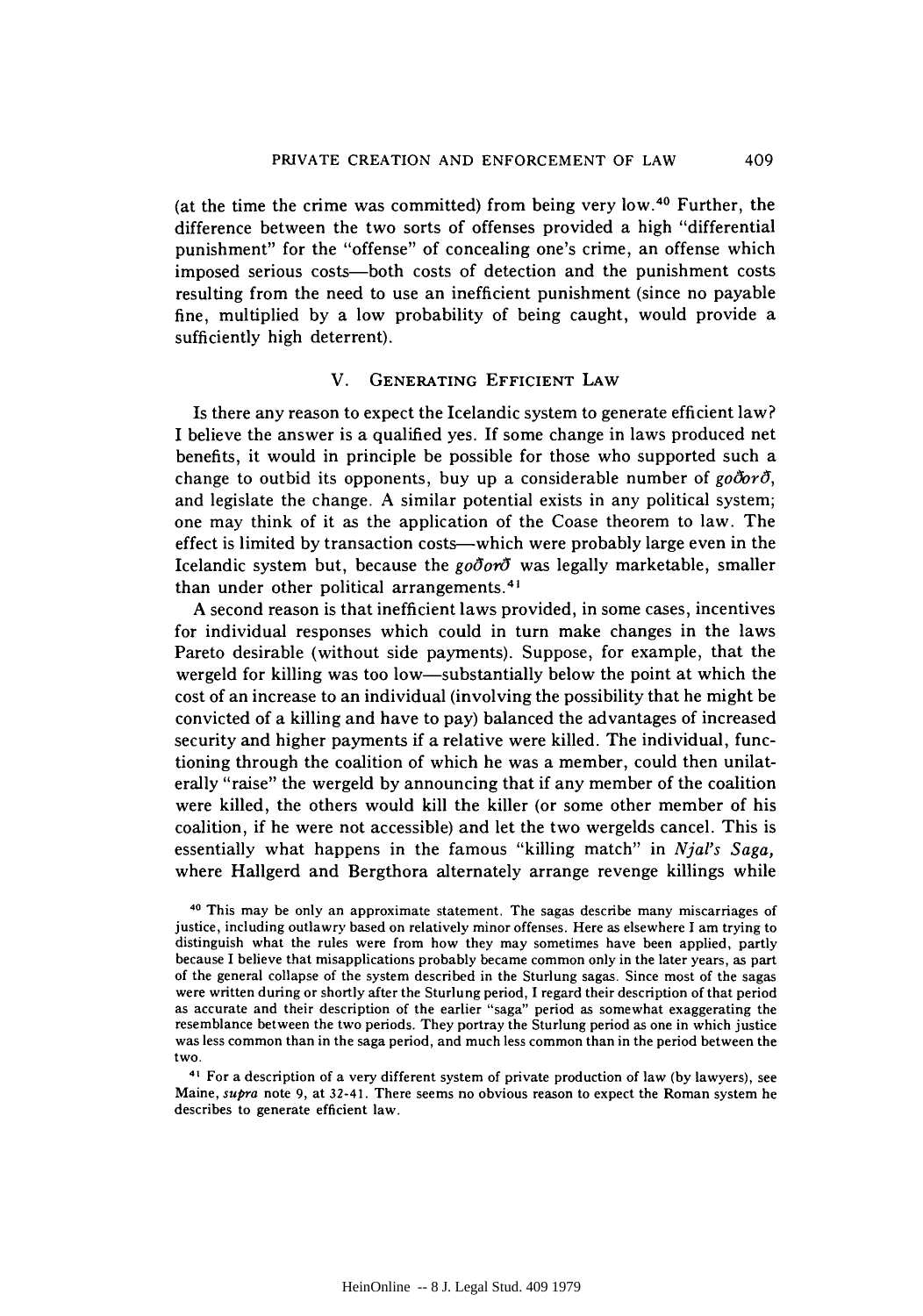their husbands, Njal and Gunnar, pass the same purse of silver back and forth between them. 42 Once such policies became widespread, it would be in the interest of everyone, potential killers, potential victims, and potential avengers, to raise the legal wergeld. And even before the legal wergeld was raised, killers would begin offering higher payments (as part of "out-ofcourt" settlements) to prevent revenge killings.<sup>43</sup>

### **CONCLUSION**

It is difficult to draw any conclusion from the Icelandic experience concerning the viability of systems of private enforcement in the twentieth century. Even if Icelandic institutions worked well then, they might not work in a larger and more interdependent society. And whether the Icelandic institutions did work well is a matter of controversy; the sagas are perceived by many as portraying an essentially violent and unjust society, tormented by constant feuding. It is difficult to tell whether such judgments are correct. Most of the sagas were written down during or after the Sturlung period, the final violent breakdown of the Icelandic system in the thirteenth century. Their authors may have projected elements of what they saw around them on the earlier periods they described. Also, violence has always been good entertainment, and the saga writers may have selected their material accordingly. Even in a small and peaceful society novelists might be able to find, over the course of three hundred years, enough conflict for a considerable body of literature.

The quality of violence, in contrast to other medieval literature, is small in scale, intensely personal (every casualty is named), and relatively straightforward. Rape and torture are uncommon, the killing of women almost unheard of; in the very rare cases when an attacker burns the defender's home, women, children, and servants are first offered an opportunity to leave. 44 One indication that the total amount of violence may have been relatively small is a calculation based on the Sturlung sagas. During more than fifty years of what the Icelanders themselves perceived as intolerably violent civil war, leading to the collapse of the traditional system, the average number of people killed or executed each year appears, on a per capita basis, to be roughly equal to the current rate of murder and nonnegligent manslaughter in the United States.<sup>45</sup>

<sup>42</sup>Njal's Saga, chs. 36-45, at 98-119.

<sup>43</sup> One common procedure was for the defendant to offer the plaintiff "self-judgment"—the right to set the fine himself.

**<sup>44</sup>**Einar Olafur Sveinsson, The Age of the Sturlungs 68, 73 (J6hann S. Hannesson trans. 1953) (Islandica vol. 36); Njal's Saga 266.

*<sup>45</sup>Id.* at 72 gives an estimate of three hundred and fifty killed in battle or executed during a fifty-two-year period (1208-1260). The population of Iceland was about seventy thousand. For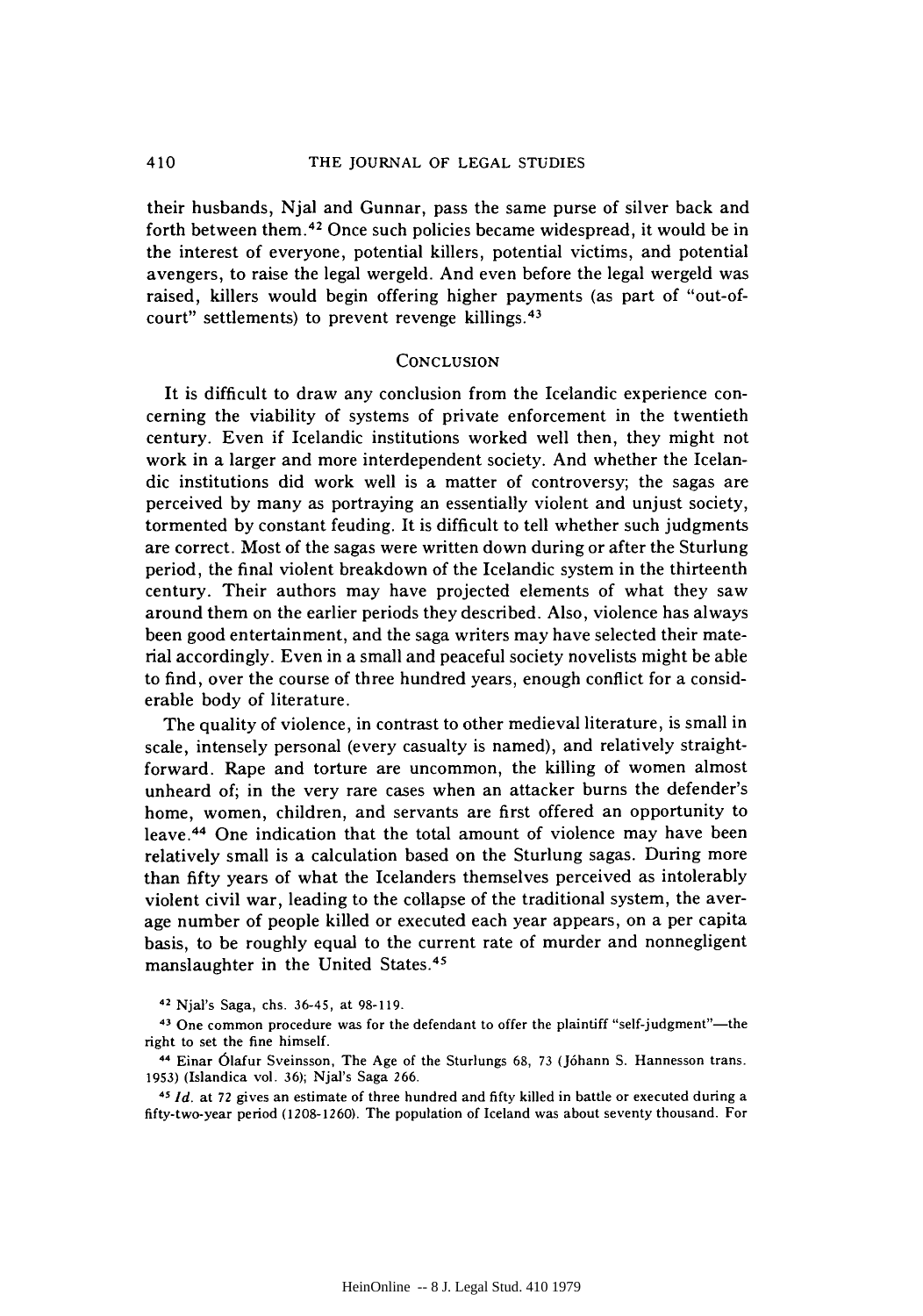Whatever the correct judgment on the Icelandic legal system, we do know one thing: it worked-sufficiently well to survive for over three hundred years. In order to work, it had to solve, within its own institutional structure, the problems implicit in a system of private enforcement. Those solutions may or may not be still applicable, but they are certainly still of interest.

# APPENDIX A *Wages and Wergelds*

Two different monies were in common use in medieval Iceland. One was silver, the other wadmal *(vaimdl),* a woolen cloth. Silver was measured in ounces *(aurar)* and in marks; the mark contained eight ounces. Wadmal was of a standard width of about a meter, and was measured in Icelandic ells *(alnar)* of about 56 centimeters.<sup>46</sup> The value of an ounce *(evrir)* of silver varied, during the twelfth and thirteenth centuries, between 6 and 7 $\frac{1}{2}$  ells.<sup>47</sup> The "law ounce" was set at 6 ells;<sup>48</sup> this appears to have been a money of account, not an attempt at price fixing.

*Grdgds,* the earliest book of Icelandic written law, contains a passage setting maximum wages—presumably an attempt to enforce a monopsonistic cartel agreement by the landowning thingmen against their employees.<sup>49</sup> The passage is unclear; borkell J6hannesson estimates from it that the farm laborer's wage, net of room and board, amounted to about one mark of silver a year and cites another writer who estimates it at about three-quarters of a mark.<sup>50</sup> Porkell Jóhannesson also states that wages (net of room and board) seem to have been low or zero at the time of settlement but to have risen somewhat by the second half of the tenth century. He dates *Grdgds* to the second half of the twelfth century, or perhaps earlier; Conybeare gives its date as 1117.

These figures give us only a very approximate idea of Icelandic wages. The existence of maximum wage legislation suggests that the equilibrium wage was higher than the legislated wage.<sup>51</sup> But wages, as Þorkell Jóhannesson points out, must have

the U.S. figures, see Michael S. Hindelang *et. al.,* Sourcebook of Criminal Justice Statistics-1976, at 443 (1977). 46 Marta Hoffman, The Warp-Weighted Loom 213 (1964).

<sup>41</sup> Knut Gjerset, History of Iceland 206 (1924).

<sup>&</sup>lt;sup>48</sup> Njal's Saga 41, trans. n. Also Þorkell Jóhannesson, Die Stellung der Freien Arbeiter in Island 37 (1933).

*<sup>41</sup> Id.* at 207-208.

*<sup>50</sup> Id.* at 211.

<sup>&</sup>lt;sup>51</sup> The existence of maximum wage legislation raises a problem for my thesis that the Icelandic system generated efficient law. The simplest answer is that I do not expect to see perfectly efficient law. Maximum wage legislation can most naturally be interpreted as a cartel arrangement among the landowners; such an arrangement may well be in their interest, provided that the farm workers are unable, for organizational reasons connected with the public-good problem, to combine in order to bribe the landowners to repeal the legislation or, within the Icelandic system, to buy sufficient *go borb* to repeal it themselves.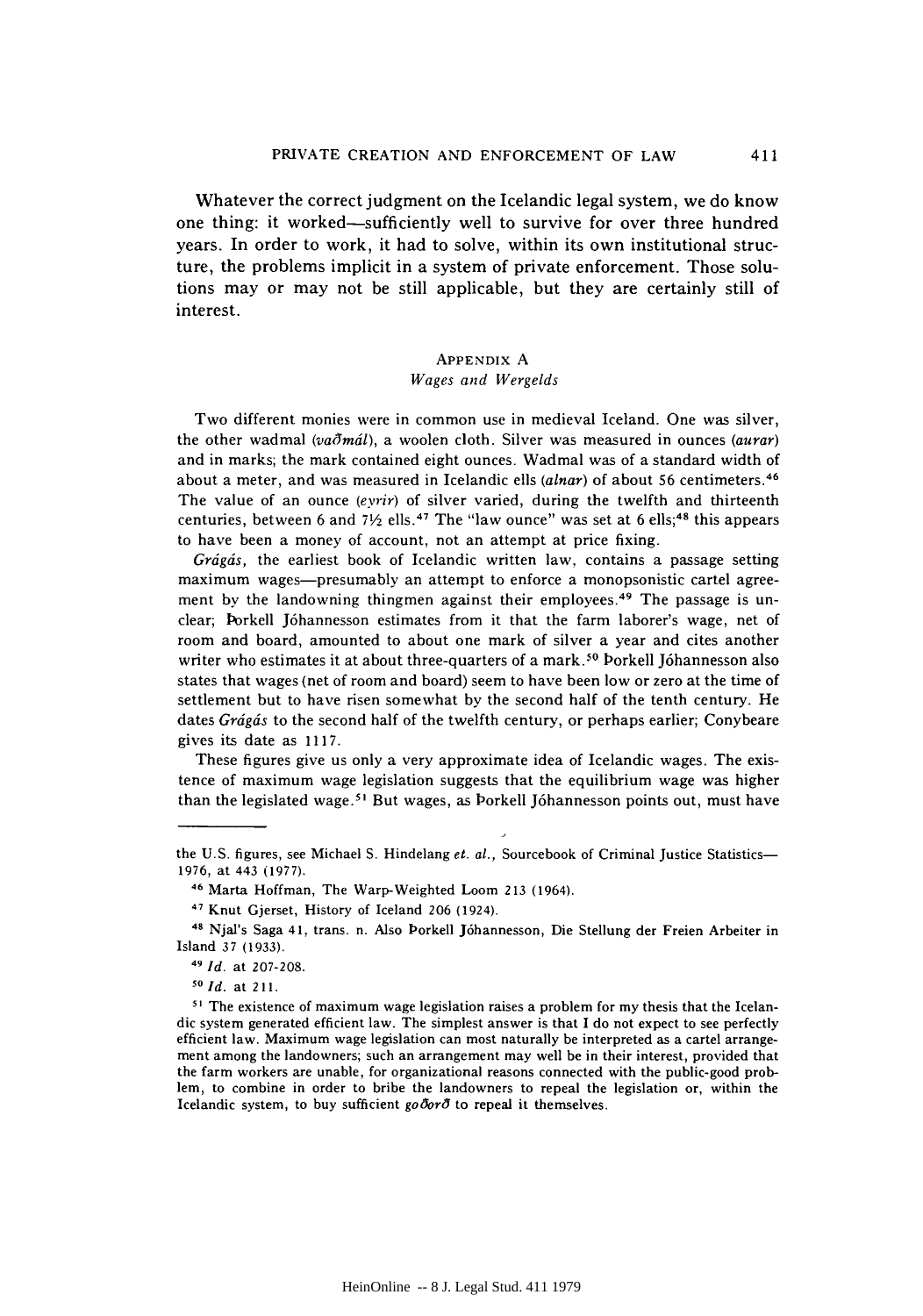varied considerably with good and bad years; the legislation might be an attempt to hold wages in good years to a level below equilibrium but above the average wage.

I have attempted another and independent estimate of wages, based on the fact that one of the two monetary commodities was woolen cloth, a material which is highly labor intensive. If we knew how many hours went into spinning and weaving an ell of wadmal, we could estimate the market wage rate; if it takes  $\nu$  hours to produce one ell, then the wage of the women making cloth (including the value of any payment in kind they receive) should be about l/y.

I have estimated **y** in two ways-from figures given **by** Hoffman for the productivity of Icelandic weavers using the same technology at later periods,  $5^2$  and from estimates given me **by** Geraldine Duncan, who has herself worked with a warpweighted loom and a drop spindle, the tools used **by** medieval Icelandic weavers.5 <sup>3</sup> Both methods lead to imprecise results: the first because reports disagree and also because the sources are vague whether the time given is for weaving only or for both weaving and spinning, the second because Mrs. Duncan did not know the precise characteristics of wadmal, or precisely how the skill of medieval Icelandic weavers compared with her own. **My** conclusion is that it took about a day to spin and weave an ell of wadmal; this estimate could easily be off **by** a factor of two in either direction. **If** we assume that, in a relatively poor society such as Iceland, a considerable portion of the income of an ordinary worker went for room and board, this figure is consistent with that given in Grágás.

A rough check on these estimates of wages is provided by the fact that the *logsogumatr* received an annual salary of 200 ells of wadmal, plus a part of the fines for certain minor offenses. While his position was not a full-time one, it involved more than just the two weeks of the Althing; he was required to give information on the law to all comers. Since the man chosen for the post was an unusually talented individual, it does not seem unreasonable that the fixed part of his salary (which, unlike the wages discussed before, did *not* include room and board) amounted to five year's wages, or an amount of wadmal which would have taken about ten months to produce. Thus, this figure is not inconsistent with my previous estimate of wages.

It is interesting to note that during the Sturlung period, when wealth had become relatively concentrated, the richest men had a net worth of about three to four hundred year's production of wadmal-or about a thousand cows. The former figure would correspond today to about six million dollars, but the latter to only a few hundred thousand—wages having risen considerably more, over the last millenium, than the price of cattle.

Table 1 gives values for a number of things in ounces, ells, years of production of wadmal, and years of wages. The ounce is assumed to be worth six ells, the year's production of wadmal to be three hundred ells (three hundred days at one ell/day) and the year's wage to be one mark of forty-eight ells.

Wergeld for a thrall, the price of a thrall, and the manumission price of a thrall were all equal, as might be expected. The price of a thrall presumably represents the capitalized value of his production net of room and board. It seems at first surprising

- **<sup>52</sup>**Hoffman, *supra* note 46, at **215-16.**
- **S3** Private communication.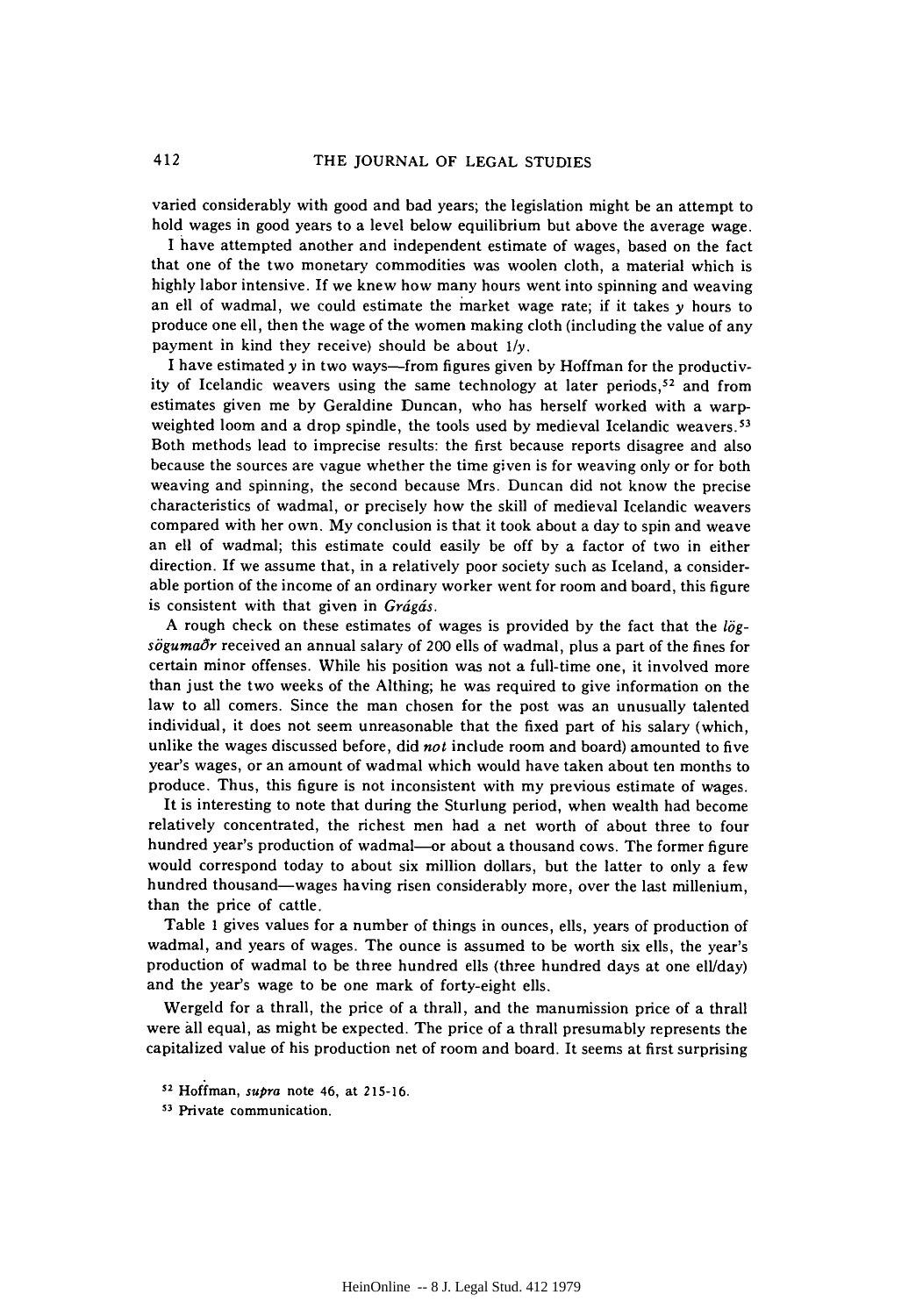|                                              |        |         | Production<br>of Wadmal<br><b>Vears</b> | Wages<br><b>Years</b> | Source                                                    |
|----------------------------------------------|--------|---------|-----------------------------------------|-----------------------|-----------------------------------------------------------|
|                                              | Ounces | Ells    |                                         |                       |                                                           |
| Normal price of male thrall                  |        |         | $^{24}$                                 | ن<br>-                | Carl O. Williams, supra note 4, at<br>29                  |
| Manumission price of thrall                  |        | 72      | $\frac{24}{5}$                          | $\frac{1}{1}$         | Sveinbjorn Johnson, supra note 4,<br>at 225               |
| Wergeld for thrall                           |        | 72      | .24                                     | $\frac{1}{2}$         | d                                                         |
| Wergeld for free man                         | 8      | 88      |                                         | 12.5                  | Njal's saga, supra note 3, at 108                         |
| Wergeld for free man <sup>1</sup>            | \$     | 2400    |                                         | $\mathbf{S}$          | Id.                                                       |
| Wergeld for important man                    | 200    | 1200    |                                         | 25                    | Id. at 255 ns.                                            |
| Wergeld for important man <sup>a</sup>       | 800    | 4800    | ≌                                       | $\overline{8}$        |                                                           |
| Law-speaker Salary                           |        | $200+$  | $\ddot{3}$                              |                       | Vigfusson & Powell, supra note 1,                         |
| Wealth of very rich man (Sturlung<br>period) |        | 120,000 | $\frac{6}{3}$                           | 2500                  | Einar Ólafur Sveinsson, supra note<br>44, at 45<br>at 348 |
| Wealth of very rich man (Sturlung<br>period) |        | 96,000  | 320                                     | 2000                  | 1d.                                                       |
| Price of cow (c. A.D. 1200)                  |        | 90-96   | $3 - 32$                                | $1.9 - 2$             | Id. at 56.                                                |

TABLE<sub>1</sub>

 $\bar{\mathcal{A}}$ 

.<br>≌  $\frac{1}{2}$ ż. Ē á unce <sup>a</sup> Magnusson and Palsson (Njal's Saga, supra note 3, at 63, trans. n.) interpret<br>legal ounces." Williams, supra note 4, at 31, interprets it as the legal ounce.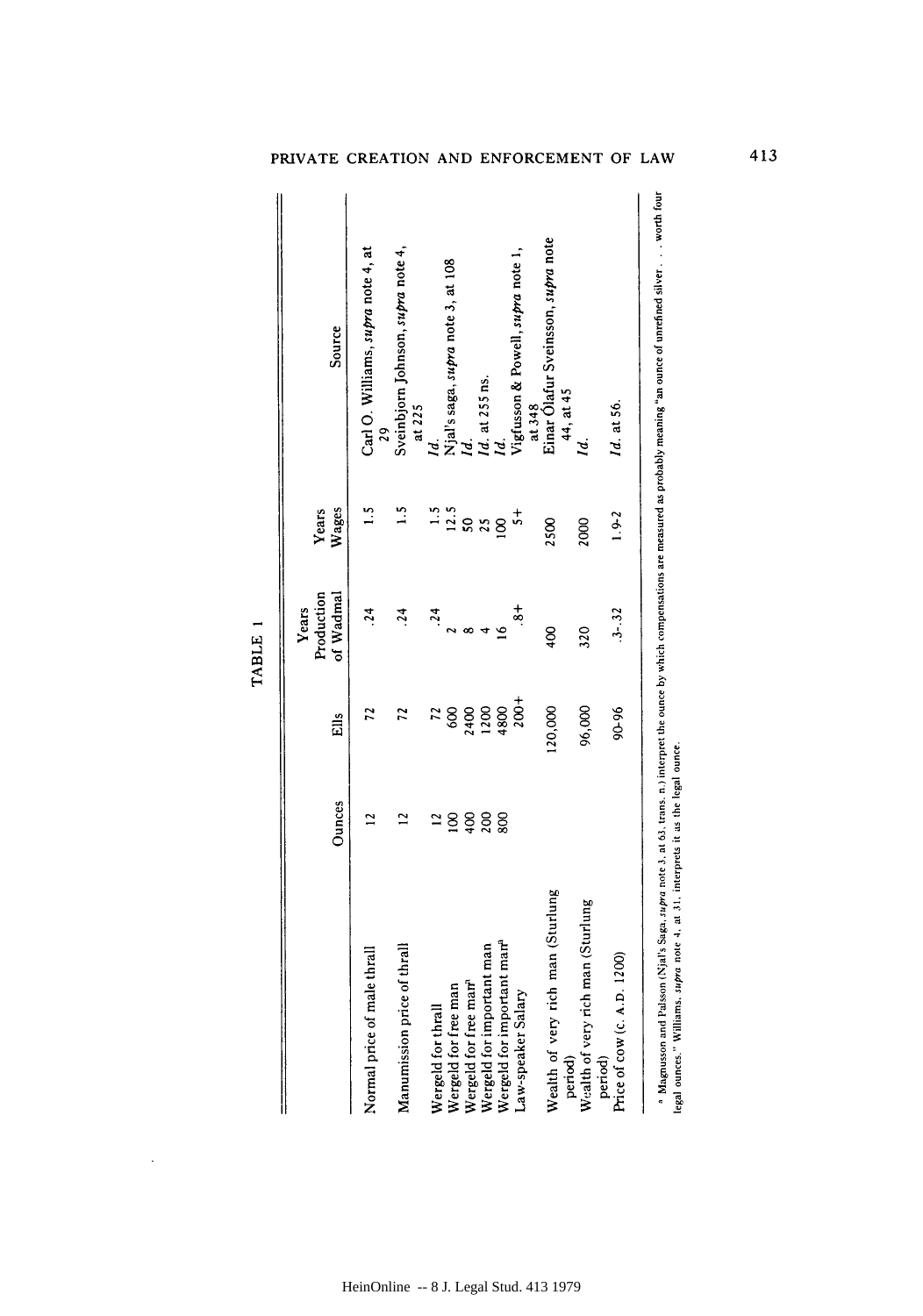that this should amount to only a year and a half of wages (also net of room and board), but we must remember that wages, according to Porkell Jóhanneson, were lower in the early period, when thralldom was common; thralldom disappeared in Iceland by the early twelfth century, about when *Grdgds* was being written.

It is worth noting that the wergeld for a thrall was considerably lower than for a free man. This is to be expected. The wergeld for a thrall was paid to his master and it was his master, not the thrall, who had some part in the political bargaining process by which, I have argued, wergelds were set. The value of a thrall to his master would be the capitalized value of his net product. But the value of a free man to himself and his family includes not only his net product but also the value to him of being alive. Food and board, in other words, are expenses to the owner of a thrall but consumption to a free man. Furthermore, one would expect that the costs of the thrall to the owner would include costs of guarding and supervision that would not apply to the free man's calculation of his own value.

If we interpret the "ounce" of *Njal's Saga* as a legal ounce, the usual wergelds for free men again seem somewhat low, ranging from  $12\frac{1}{2}$  year's wages for an ordinary man to twice that for a man of some importance.<sup>54</sup> Here again, we must remember that there is considerable uncertainty in our wage figures. Twelve and a half years' wages might be a reasonable estimate of the value of a man to his family, assuming a market interest rate of between **5** and 10 percent, but it hardly seems to include much allowance for his value to himself. If we accept the interpretation in Magnusson and Palsson 55 of the ounce in which the wergelds of *Njal's* Saga are paid as an ounce of unrefined silver, worth four legal ounces, the figures seem more reasonable.

#### APPENDIX B

The first step in applying the Icelandic system of private enforcement to a modern society would be to convert all criminal offenses into civil offenses, making the offender liable to pay an appropriate fine to the victim. In some cases, it might not be obvious who the victim was, but that could be specified by legislation. The Icelanders had the same problem and took care to specify who had the right to pursue each case, even for procedural offenses.<sup>56</sup> For some minor offenses anyone could sue; presumably, whoever submitted his case first would be entitled to the fine. It must be remembered that specifying the victim has the practical function of giving someone an incentive to pursue the case.

The second step would be to make the victim's claim marketable, so that he could sell it to someone willing to catch and convict the offender. The amount of the claim

<sup>54</sup> In comparing this figure with current sentencing levels for murder or manslaughter, one must remember that killing, in Icelandic law, was distinguished from murder by the fact that the killer "turned himself in." Thus even if the average sentence served by the convicted killers in our society were as high as  $12\frac{1}{2}$  years-which it surely is not-the corresponding *expected* punishment would be much higher in the Icelandic case.

**<sup>55</sup>**Njal's Saga, *supra* note 3, at 63.

**<sup>56</sup>**1 Vigfusson & Powell, *supra* note 1, bk. 2, at 340, 356, 358-59.